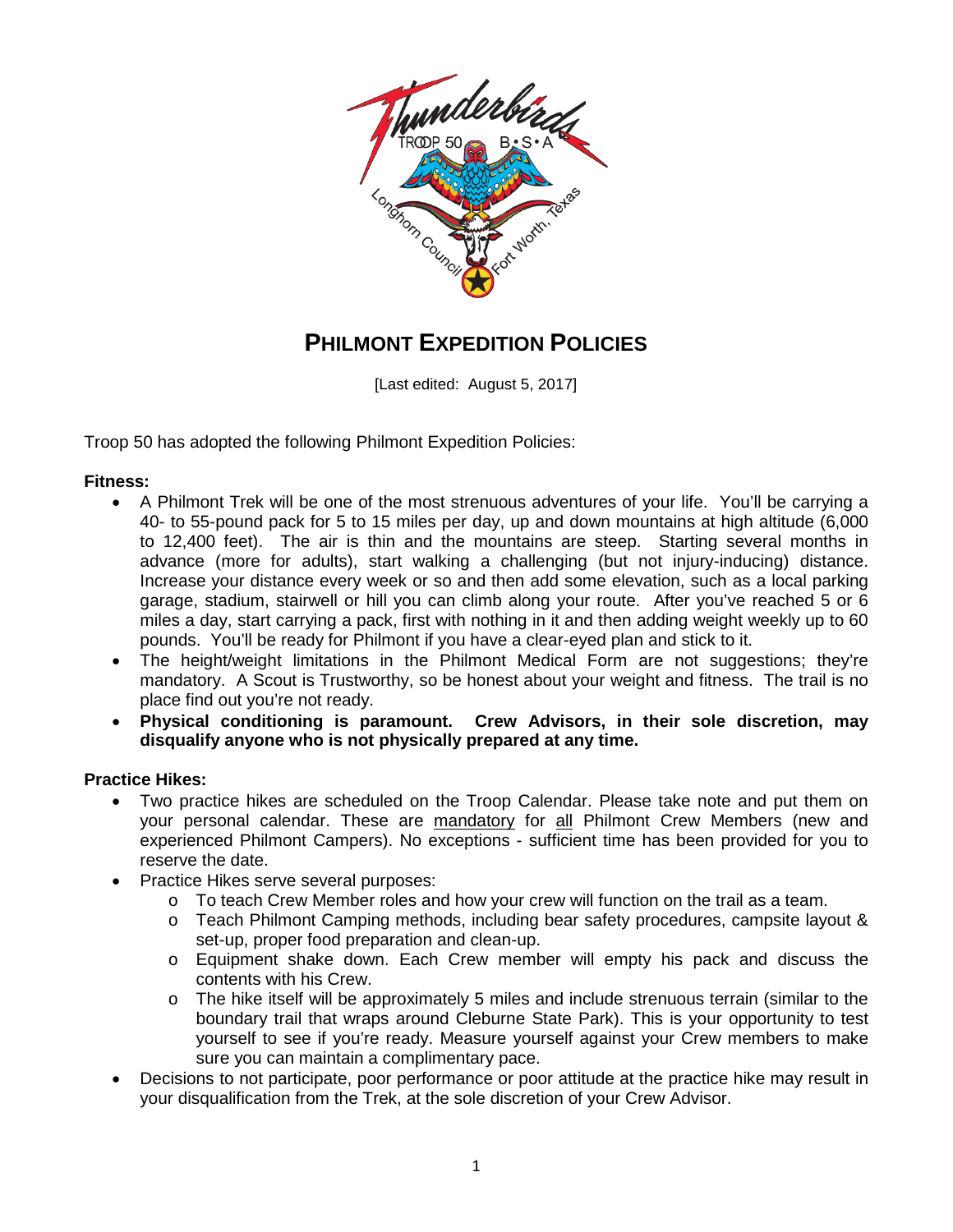# **Equipment:**

- Troop 50 has been hiking at Philmont for well over 30 years. Many, many lessons have been learned and passed down about equipment and procedures that work and those that don't. Simple things like a cool-rim Sierra Cup with spoon attached for all eating/drinking have proven to work best for meals and clean-up. Follow the troop's recommendations. Non-compliance, even with the simple things, can cause more problems than you can imagine.
- Your trek money is best spent on:
	- o *Proper fitting, rugged and waterproof hiking boots*: Break them in with at least 50+ miles before Philmont. Don't just "make do".
	- o *Durable rain gear*: Pants and jacket are required no ponchos. You may spend an entire day or more in rain gear while wearing a pack. So, it must be durable and waterproof to avoid hypothermia – which puts you and your Crew at risk.
	- o *A sturdy, framed pack*: It must be big enough to carry all your gear, including your water bottles, as well as your share of crew gear and food. The troop has several loaners available as do some of the old-timers.
- **Proper gear is critical. Crew Advisors, in their sole discretion, may disqualify anyone who is not properly equipped at any time.**

## **Clothing & Packing:**

- Do not bring cotton socks, underwear, pants or shirts. No cotton of any kind. You will get wet and cotton does not dry quickly enough.
- Heavy coats are discouraged. They take up too much room and add weight. Instead, layer up. Layers under a light fleece and a rain jacket will be enough on the coolest evening.
- Long underwear (base layer) is mentioned throughout the Philmont Guidebook, but you'll be trekking in July and cold nights are rare. Consider your personal comfort and pack accordingly.
- To minimize blisters, wear Smartwool, wool or Thorlos outer socks over light (polypro) liners.
- Do not haul unnecessary stuff. Pay attention at "shakedowns".
- **Light, good quality clothing is essential. Crew Advisors, in their sole discretion, may disqualify anyone who is not sufficiently outfitted at any time.**

## **Water and Food:**

- Strenuous activity in a dry alpine environment can quickly result in dehydration and altitude sickness. It also burns a lot more calories than you typically consume at home.
- Each Crew Member must carry three sturdy 1.5-liter water bottles. In addition, each Crew Member must drink one entire 1.5-liter bottle of water each morning before hitting the trail (*i.e.*, "*cameling up*"). No exceptions! And be sure to hold other Crew Members accountable.
- Each Crew Member must also eat the food provided, *whether you like or not!* Philmont has carefully planned the meals to ensure enough fuel and protein to make it through. *Eat the food!*
- **Proper hydration and nutrition are vital. Crew Advisors, in their sole discretion, may disqualify anyone who is not adequately hydrating and eating at any time.**

#### **Attitude:**

• There will be days that test your patience and perseverance. That's part of the experience and part of working together as a Crew. A Philmont Trek is about working together like a well-oiled machine, and not so much about personal comfort and amenities. You see, it's not all about you, it's about the Crew. Be prepared and willing to put your personal needs and preferences aside for the sake of your Crew. Your goal should be to always do your best to ensure your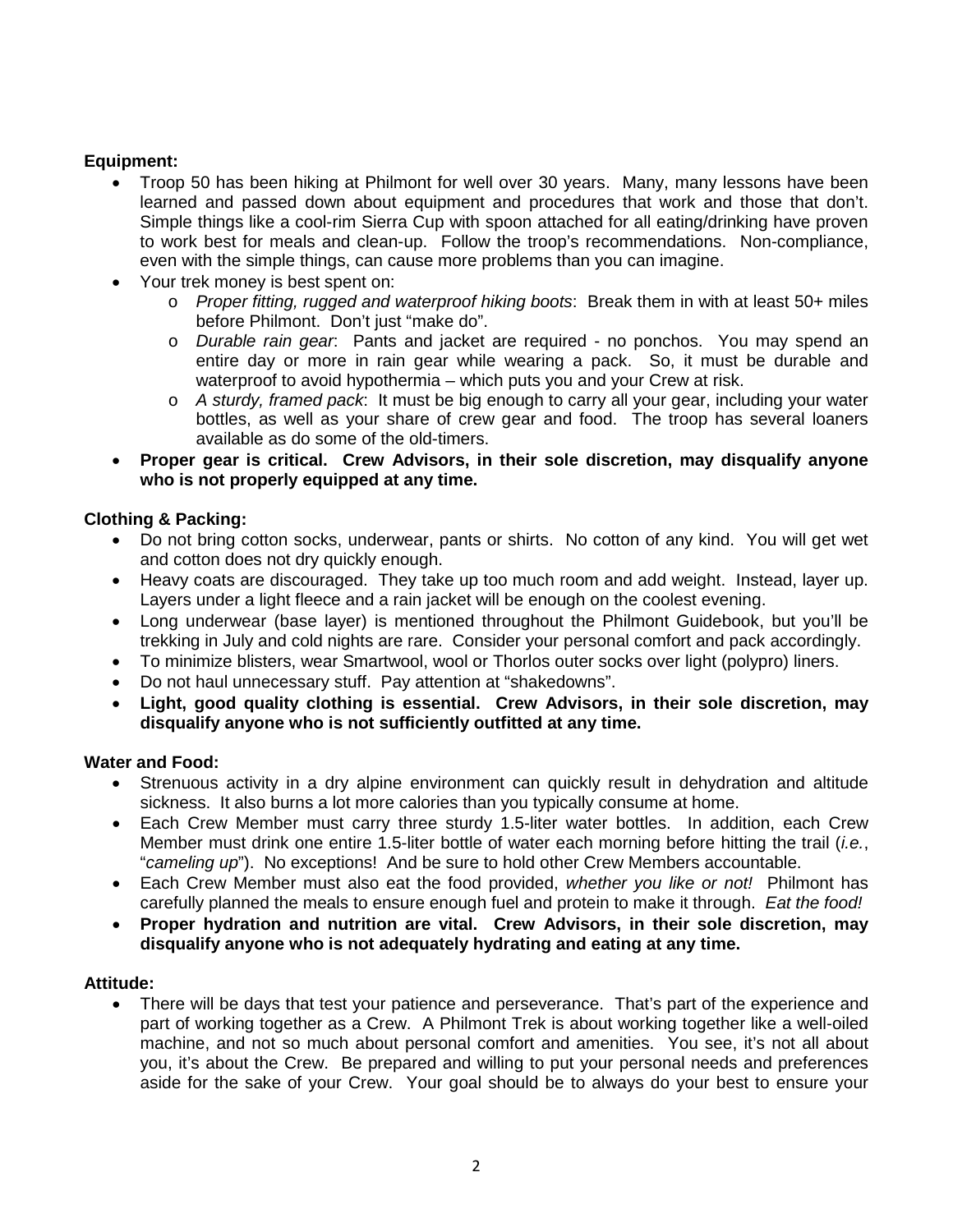Crew's success and safety; after all, **your Crew depends on you and you depend on your Crew**.

- Trek itineraries show the numbers of miles hiked and offer various choices, and you'll have additional options along the way. Your Crew is only as strong as its weakest link. Choose wisely.
- Everyone in your Crew should do his best to watch out for his fellow Crew Members. Pay attention. Make sure everyone is taking care of themselves. Even the smallest issues (blisters, chafing, wet clothing, etc.) can quickly become big problems for everyone.
- **A good attitude is fundamental. Crew Advisors, in their sole discretion, may at any time disqualify anyone who exhibits a chronically bad attitude, or who engages in offensive behavior, foul language or willful disregard of others and these Policies, or who is otherwise dragging the Crew down.**

# **Electronics:**

- Consider your Philmont Trek to be a golden opportunity to go off-line and get away from it all. Free yourself from that phone anchor. Relish the opportunity to tap into God's awesome creation by disconnecting from virtual reality for just 11 days. *Just Do it!*
- Each Crew's Adult Advisor (and perhaps one other adult) will carry a phone (turned off in his pack) for emergencies.
- As standing troop policy, Scouts are not allowed to bring electronics or phones on campouts, including the trail at Philmont.
- The only exceptions are phone use while driving to and from Cimarron and in Philmont Base Camp, *but only for calling home and only so long as it doesn't detract from the experience*. You should not, however, be video gaming, watching shows, interfacing with social media, emailing or any other electronic activities other than the limited phone use as described above and taking photos in Base Camp. So, turn your phone off and pack it in your "go home" bag in the trailer before hitting the trail.
- Do not post photos on FaceBook or other social media sites from the trail. If you want to take photos on the trail, bring a compact digital camera and share them when you get home.
- Solar chargers and battery packs are now widely available, but that's no reason to spoil your wilderness experience.
- If you engage in excessive or unnecessary electronic or phone activities, you will be asked to turn it off, put it away and rejoin your Crew. If you persist, you may be asked to turn your devices over to your Adult Advisor until returning home.
- Scouters are strongly encouraged to set an example by following the same rules. If a Scouter must check in at work, please explain your situation to your Adult Advisor and then do it discreetly so you don't intrude upon the Crew's wilderness experience or create resentment.
- **Surrendering yourself to the genuine Philmont Experience is what it's all about. Crew Advisors, in their sole discretion, may disqualify anyone who is using electronics or phones improperly at any time.**

*REMINDER*: Don't be that guy who's not in shape or whose gear doesn't work right or who's always on his phone, checking email or worrying about things back home while the other guys are enjoying a mountain-top sunset. Don't be that guy who gets dehydrated because he didn't "camel-up" in the morning or malnourished because he's too picky to eat the trail vittles. Don't be that guy who overloads his pack with the wrong stuff leaving no room for food or crew gear. Don't be that guy with the bad attitude that makes everyone miserable. Be grateful to be among those fortunate enough to experience Philmont.